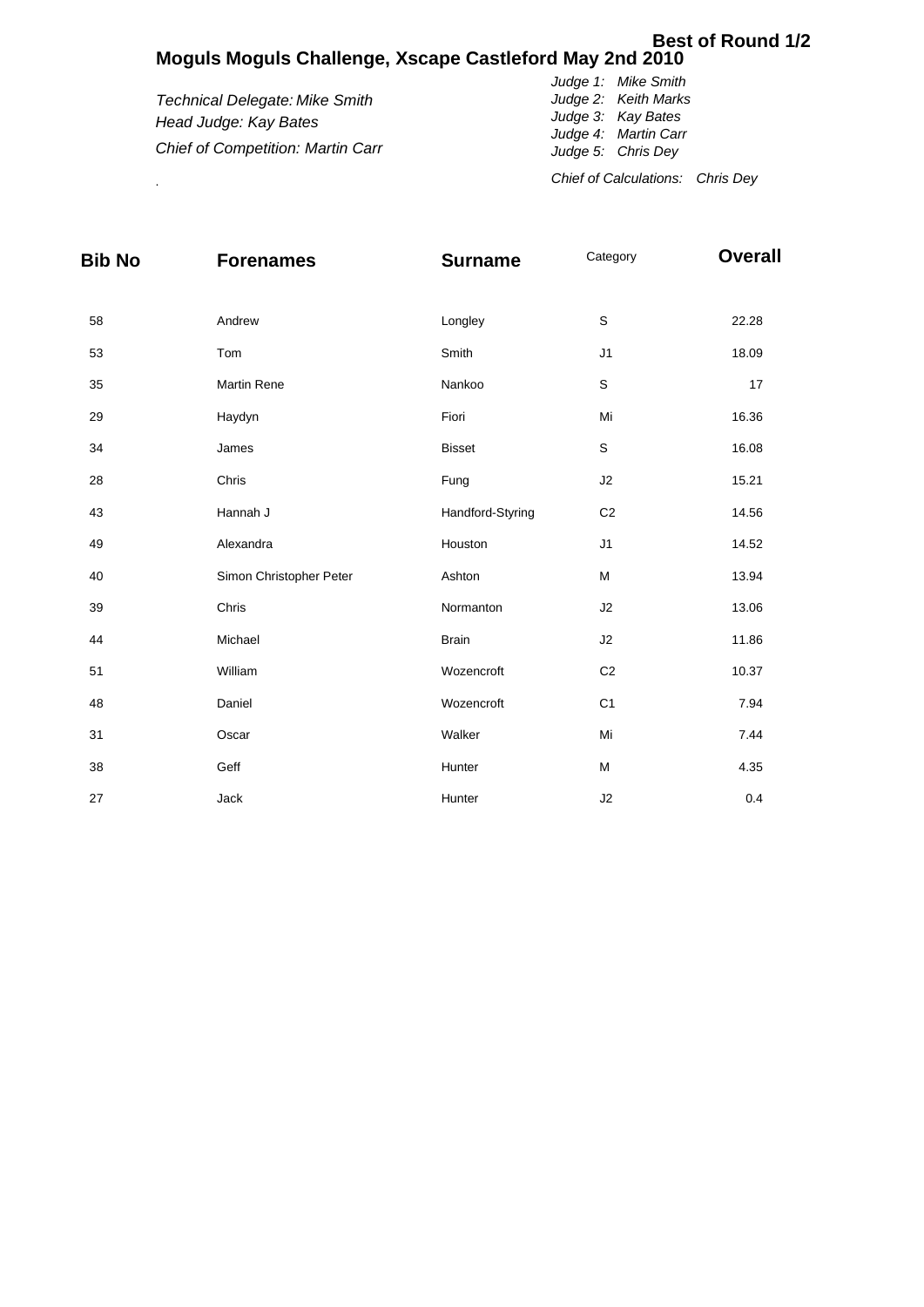| Moquis Moguls Challenge, Xscape Castleford May 2nd 2010 | Chief of Calculations: Chris Dev            | <b>Round 1 Results</b> |  |  |  |
|---------------------------------------------------------|---------------------------------------------|------------------------|--|--|--|
| <b>Technical Delegate: Mike Smith</b>                   | Judge 1: Mike Smith<br>Judge 2: Keith Marks |                        |  |  |  |
| Head Judge: Kay Bates                                   | Judge 3: Kay Bates<br>Judge 4: Martin Carr  |                        |  |  |  |
| <b>Chief of Competition: Martin Carr</b>                | Judge 5: Chris Dey                          | Pace Time:<br>11.6     |  |  |  |

.

| <b>Names</b>             |                  | Category       | Turns J1-3   |     |                | Air J4-5                       | Jump Categor                    | Total Turns and Air |      | Time in Sec and Scor |      | <b>Overall</b> |                |
|--------------------------|------------------|----------------|--------------|-----|----------------|--------------------------------|---------------------------------|---------------------|------|----------------------|------|----------------|----------------|
| Andrew<br>58             | Longley          | S              | 4.1          | 3.9 | $\overline{4}$ | 2.3<br>2.3<br>bPp<br>bPp       | $2.3$ 2.3<br>bPp bPp            | 12                  | 4.82 | 12.73                | 4.83 | 21.65          | $\overline{1}$ |
| <b>Martin Rene</b><br>35 | Nankoo           | S              | 3.3          | 3.1 | 3.2            | 1.8<br>1.8<br>S<br>S           | $1.9$ 1.9<br>S<br>S             | 9.6                 | 2.24 | 12.41                | 5.16 | 17             | $\overline{2}$ |
| Tom<br>53                | Smith            | J1             | 3.6          | 3.4 | 3.5            | $1.9$ 1.9<br>s<br>S            | $1.8$ 1.8<br>s<br><b>S</b>      | 10.5                | 2.24 | 13.46                | 4.07 | 16.81          | 3              |
| Haydyn<br>29             | Fiori            | Mi             | 3.4          | 3.1 | 3.1            | 1<br>1<br>S<br>$\mathsf S$     | $1.1$ 1.1<br>S<br>S             | 9.6                 | 1.28 | 14.04                | 3.47 | 14.35          | 4              |
| Hannah J<br>43           | Handford-Styring | C <sub>2</sub> | 3.5          | 3   | 3              | $1.8$ 1.8<br>S<br>$\mathsf{s}$ | $1.9$ 1.9<br>s<br>S.            | 9.5                 | 2.24 | 15.16                | 2.31 | 14.05          | 5              |
| James<br>34              | <b>Bisset</b>    | S              | 3.1          | 3   | 3.3            | 0.8<br>0.8<br>T<br>$\top$      | $0.7\quad 0.7$<br>T<br>$\top$   | 9.39                | 0.84 | 13.85                | 3.67 | 13.9           | 6              |
| Alexandra<br>49          | Houston          | J <sub>1</sub> | $\mathbf{3}$ | 2.9 | 2.9            | $0.7\ 0.7$<br>3<br>3           | $0.7\ 0.7$<br>3<br>$\mathbf{3}$ | $8.8\,$             | 1.46 | 15.41                | 2.05 | 12.31          | $\overline{7}$ |
| Michael<br>44            | <b>Brain</b>     | J2             | 2.6          | 2.5 | 2.4            | $0.8\ 0.8$<br>T<br>T           | $0.7\ 0.7$<br>T<br>$\top$       | 7.5                 | 0.84 | 13.99                | 3.52 | 11.86          | 8              |
| Chris<br>28              | Fung             | J2             | 2.4          | 2.5 | 2.3            | $1.2$ 1.2<br>s<br>S            | $1.1$ 1.1<br>s<br>-S            | 7.2                 | 1.4  | 14.43                | 3.07 | 11.67          | 9              |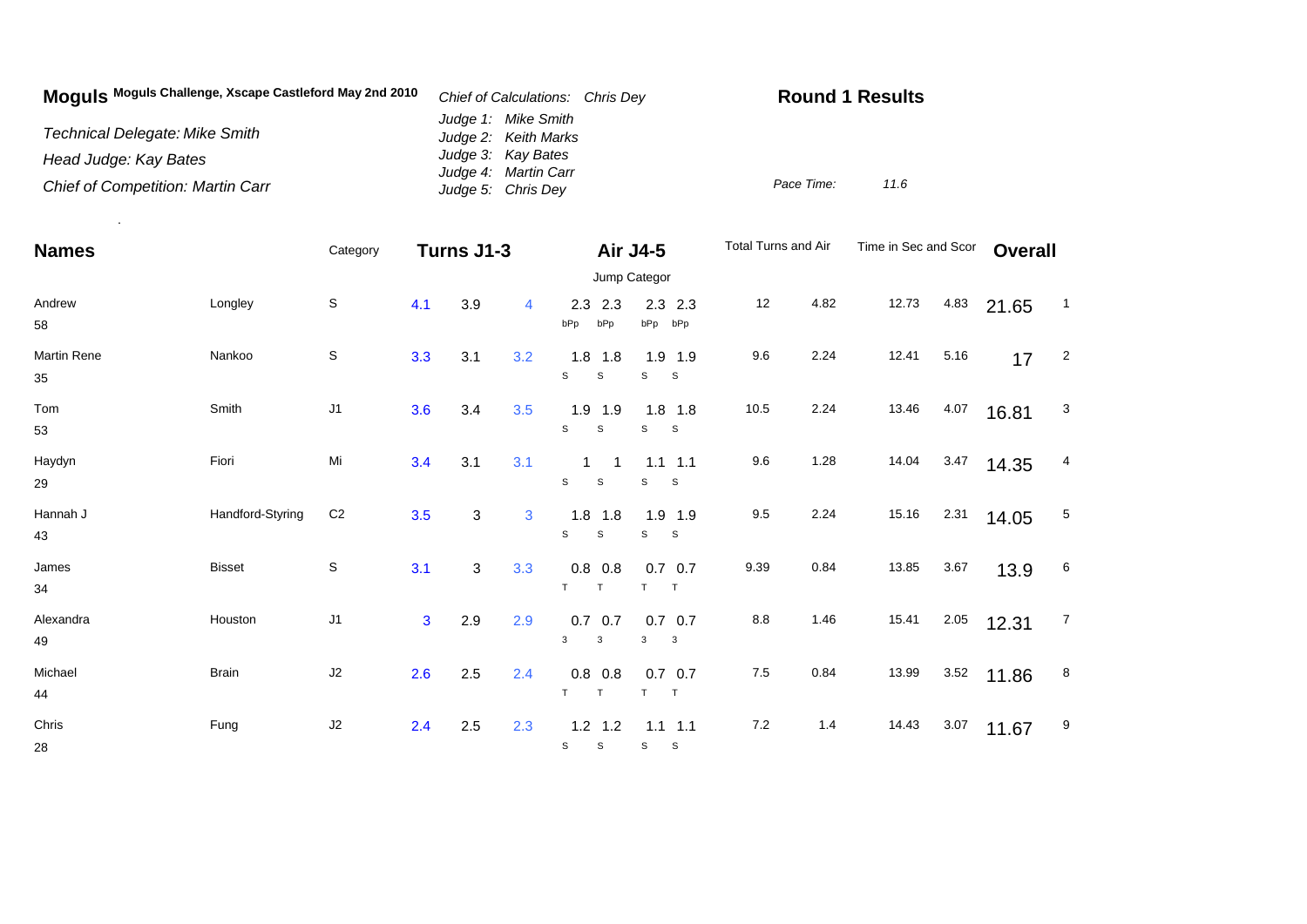| <b>Names</b>                  |              | Category       |                | Turns J1-3     |                |                                 | <b>Air J4-5</b>                     | Total Turns and Air |             | Time in Sec and Scor |             | <b>Overall</b> |    |
|-------------------------------|--------------|----------------|----------------|----------------|----------------|---------------------------------|-------------------------------------|---------------------|-------------|----------------------|-------------|----------------|----|
|                               | Jump Categor |                |                |                |                |                                 |                                     |                     |             |                      |             |                |    |
| Chris<br>39                   | Normanton    | J2             | $\overline{3}$ | 2.7            | 2.8            | 0.7<br>0.7<br>s<br>S            | $0.7\quad 0.7$<br>S<br><sub>S</sub> | 8.5                 | 0.84        | 15.36                | 2.11        | 11.45          | 10 |
| Simon Christopher Peter<br>40 | Ashton       | M              | 2.6            | 2.2            | $\overline{2}$ | 0.9<br>0.9<br>S<br>S            | $0.9$ 0.9<br><b>S</b><br>S          | 6.8                 | 1.08        | 15.49                | 1.97        | 9.85           | 11 |
| William<br>51                 | Wozencroft   | C <sub>2</sub> | $\overline{2}$ | $\overline{2}$ | $\overline{2}$ | 1.3<br>1.3<br>S<br>S            | $1.2$ 1.2<br><sub>S</sub><br>S      | 6                   | 1.52        | 15.66                | 1.79        | 9.31           | 12 |
| Daniel<br>48                  | Wozencroft   | C <sub>1</sub> | $\overline{2}$ | 1.9            | 1.9            | 1.5<br>1.5<br>S<br>S            | $1.4$ 1.4<br>S<br>S                 | 5.8                 | 1.76        | 18.74                | $\mathbf 0$ | 7.56           | 13 |
| Oscar<br>31                   | Walker       | Mi             | 2.1            | $\overline{2}$ | $\overline{2}$ | 1.1<br>1.1<br>S<br>S            | 1.1<br>1.1<br>S<br>S                | 6.1                 | 1.34        | 21.7                 | $\mathbf 0$ | 7.44           | 14 |
| Geff<br>38                    | Hunter       | M              | 1.2            | 1.5            | 1.3            | 0.3<br>0.3<br>St<br>St          | $0.4$ 0.4<br>St<br>St               | 4                   | 0.35        | 19.55                | $\mathbf 0$ | 4.35           | 15 |
| Jack<br>27                    | Hunter       | J2             | 0.1            | 0.1            | 0.1            | 0<br>$\overline{0}$<br>St<br>St | 0<br>0<br>St<br>St                  | 0.3                 | $\mathbf 0$ | 999                  | $\mathbf 0$ | 0.3            | 16 |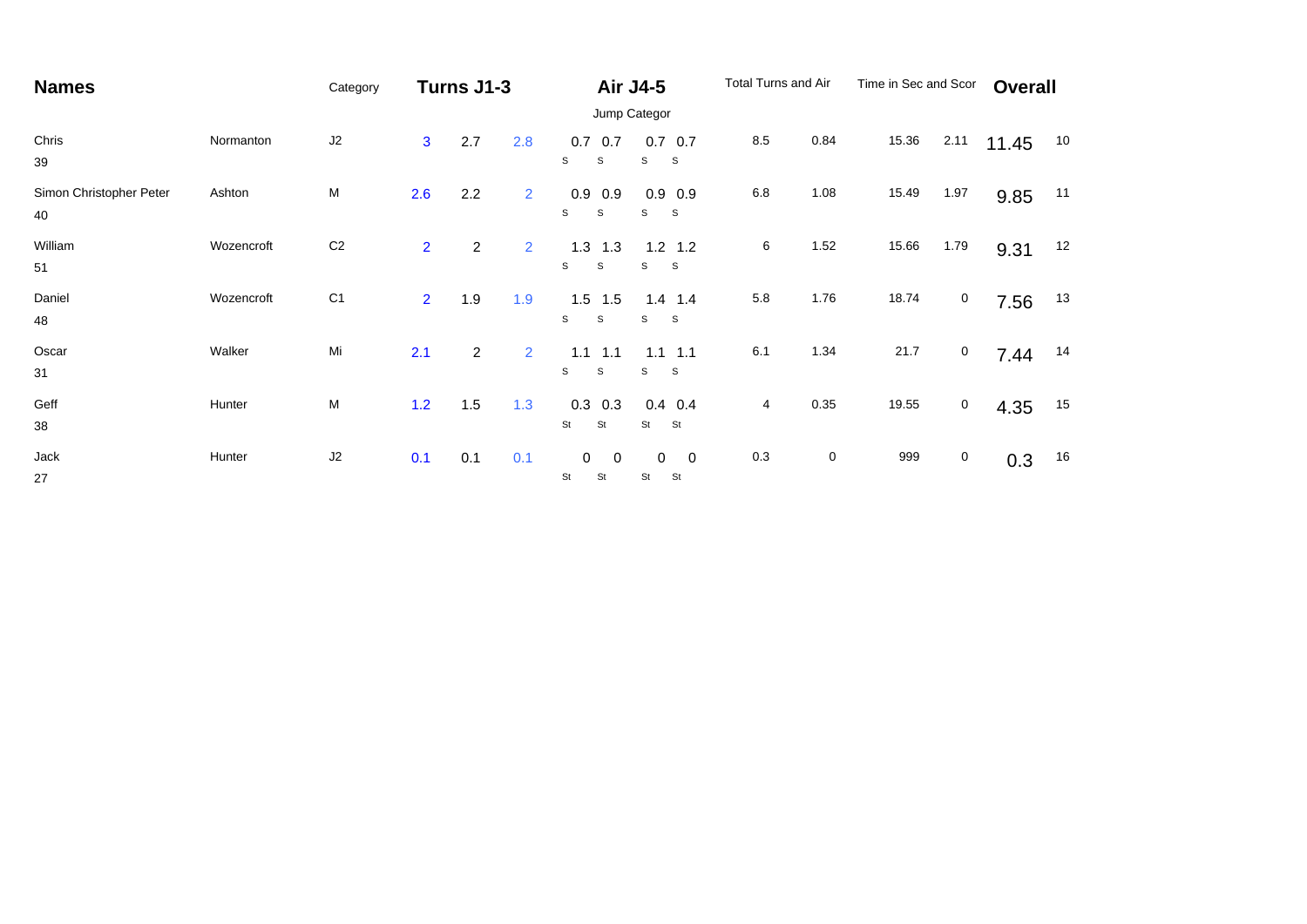| Moquis Moguls Challenge, Xscape Castleford May 2nd 2010 | Chief of Calculations: Chris Dey | <b>Round 2 Results</b> |
|---------------------------------------------------------|----------------------------------|------------------------|
|                                                         | Judge 1: Mike Smith              |                        |
| <b>Technical Delegate: Mike Smith</b>                   | Judge 2: Keith Marks             |                        |
| Head Judge: Kay Bates                                   | Judge 3: Kay Bates               | Pace Time:<br>11.6     |
|                                                         | Judge 4: Martin Carr             |                        |
| <b>Chief of Competition: Martin Carr</b>                | Judge 5: Chris Dey               |                        |

.

|                  | Category       |     |              |              |                             |                                                                  |                                                       |           |                             |       |                             |
|------------------|----------------|-----|--------------|--------------|-----------------------------|------------------------------------------------------------------|-------------------------------------------------------|-----------|-----------------------------|-------|-----------------------------|
|                  |                |     |              |              | Category                    | Category                                                         |                                                       |           |                             |       |                             |
| Longley          | $\mathbb S$    | 4.1 | 3.7          | 4.1          | $2.3$ 2.3                   | $2.2$ $2.2$                                                      | 11.89                                                 | 4.72      | 11.91                       | 5.67  | 22.28                       |
|                  |                |     |              |              |                             |                                                                  |                                                       |           |                             |       |                             |
| Smith            | J1             | 3.4 | 3.2          | 3.2          | $1.9$ 1.9                   | $1.8$ 1.8                                                        | 9.8                                                   | 3.88      | 13.13                       | 4.41  | 18.09                       |
|                  |                |     |              |              | bP                          |                                                                  |                                                       |           |                             |       | 2                           |
| Fiori            | Mi             | 3.1 | 3            | $\mathbf{3}$ | $1.9$ 1.9                   | $1.9$ 1.9                                                        | 9.1                                                   | 3.98      |                             | 3.28  | 16.36                       |
|                  |                |     |              |              | $\mathbf{3}$                | 3<br>$\mathbf{3}$                                                |                                                       |           |                             |       | 3                           |
| <b>Bisset</b>    | $\mathbb S$    | 3.7 | 3.7          | 3.6          |                             |                                                                  | 11                                                    | 1.46      | 13.9                        | 3.62  | 16.08                       |
|                  |                |     |              |              |                             |                                                                  |                                                       |           |                             |       | 4                           |
| Fung             | J2             | 3.6 | 3.4          | 3.2          | 1.4<br>1.4                  | $1.3$ 1.3                                                        | 10.19                                                 | 2.83      | 15.28                       | 2.19  | 15.21                       |
|                  |                |     |              |              | bP<br>bP                    | bP<br>bP                                                         |                                                       |           |                             |       | 5                           |
| Handford-Styring | C <sub>2</sub> | 3.5 | 3.3          | 3.3          | 1.6<br>1.6                  | $1.5$ 1.5                                                        | 10.1                                                  | 1.88      | 14.9                        | 2.58  | 14.56                       |
|                  |                |     |              |              | $\mathsf{s}$<br>$\mathbb S$ | S<br><b>S</b>                                                    |                                                       |           |                             |       | 6                           |
| Houston          | J <sub>1</sub> | 3.4 | $\mathbf{3}$ | 3.1          | $2.4$ 2.4                   | $2.3$ $2.3$                                                      | 9.5                                                   | 2.86      | 15.31                       | 2.16  | 14.52                       |
|                  |                |     |              |              | $\mathbb S$<br>S            | s<br>S                                                           |                                                       |           |                             |       | $\overline{7}$              |
|                  | <b>Surname</b> |     | Judge 1      | Judge 2      | Judge 3                     | bPp<br>bPp<br>bP<br>$\mathbf{3}$<br>$\mathbf{s}$<br>$\mathsf{s}$ | bPp bPp<br>bP<br>bP<br>$1.2$ 1.2<br>S<br>$\mathbf{s}$ | $1.2$ 1.2 | Judge 4 Judge 5 Total Turns | 14.22 | Air Time Time Score Overall |